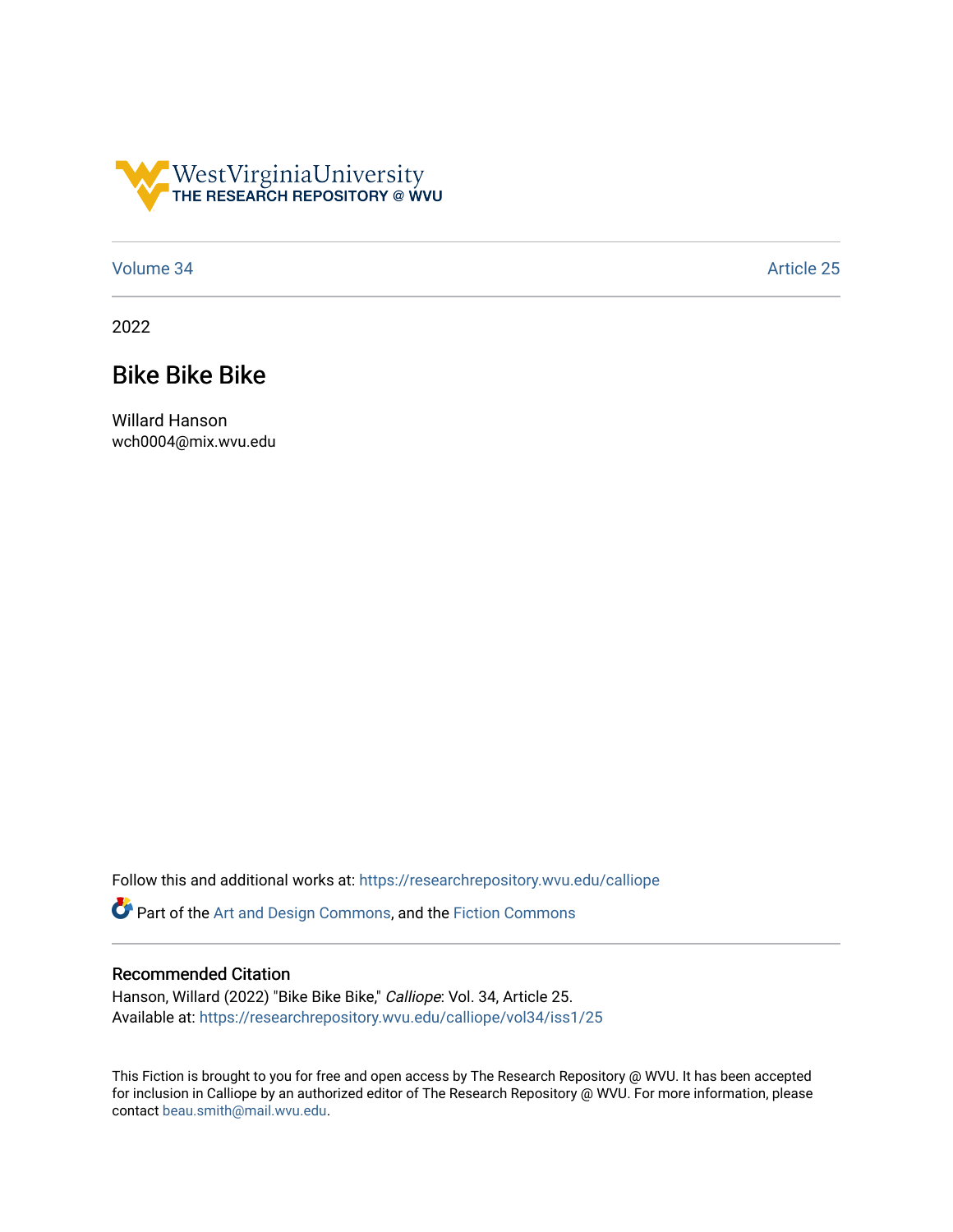## **Bike Bike Bike Willard Hanson**

Carrying a rose in my back pocket, I snuck through the bike shop guarded by the 50-year-old-looking manager who stood valiantly behind the counter. With a receding hairline that was graying and a face that had worn on him, I knew he wouldn't care. The employee at the flower shop didn't, so why should this old man? I had my mission, and he had his. He was just trying to ready his retirement through bikes and useless accessories. After crawling through different aisles, I finally found a bike in my size. It looked cheap and flimsy, but I didn't need much.

I yanked the bike off the rack in a hurry to make less commotion, but in turn all the bikes on the shelf toppled over creating the ruckus of a circus, alerting the manager. I quickly took off on the bike towards the back door. As I passed one of the isles I made eye contact with the manager and gave him a grin. Stupid old man. As I made it to the back door, I heard him yell, "Ohh yeah, I've been waiting for this!" I scoffed, no way the cops would catch me.

I biked on the walkway alongside the adjacent stores when I heard a large slam come from the door of the bike shop as it ricocheted off its hinges. I twisted my head and saw utter horror: a middle-aged man riding an absolute beast of a mountain bike chasing me with the determination of a juiced-up Lance Armstrong. I jolted my head back in front of me and pedaled briskly. *Bike bike bike bike bike bike* was all I told myself.

Ahead of me was a large group of teenagers my age. It was the first day of summer break, and every kid and his cousin were hitting the mall to celebrate. I took a deep breath and secured the rose deeper into my pocket. I dodged and weaved, scurrying through the crowd. Behind me I heard the manager struggle to perform the same miracle. Whereas he had strength and experience, I had the reflexes. And youth.

Skid marks indented the ground as I grinded to a halt in front of the crosswalk at the intersection. The signal light across the street glowed in the form of a valiant red hand. I glanced behind me and exhaled. I bought myself some time, thank God.

I continuously scanned the road left and right for the next 30 seconds which felt like 30 hours. No cars, no nothing. Sweating and adrenaline pumping, I resisted the urge to cross the street while staring at the red signal. In the distance behind me, I heard the sound of rubber rolling against the scorching sidewalk at incredible frequency and the unintelligible sounds of an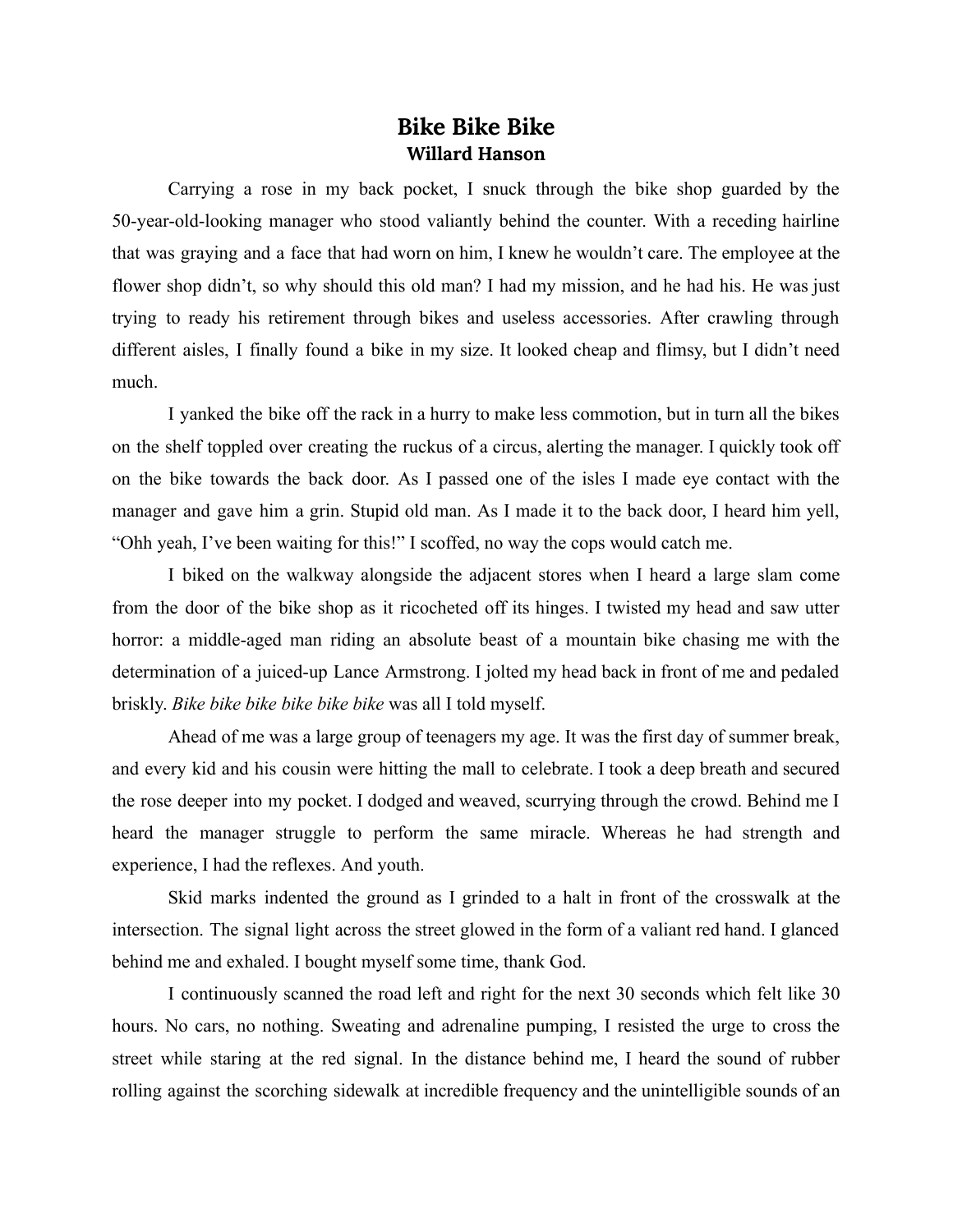angry old man. I muttered *c'mon c'mon c'mon c'mon c'mon* while pressing the crosswalk button and staring ahead. The red hand then was replaced with the welcoming white walking symbol of traffic law, and I blasted across the street.

As I left the crosswalk and entered a neighborhood, I began to gather up as much speed as I could to prepare for the hill forming up the street. At the base of the hill I started to power through the incline with all my might. As I reached the top half of the hill, I was standing on my bike, using my full weight to push the pedals.

Faded behind me I heard, "Get back here!"

The slope became too much, so I hopped off my bike and started to run with it beside me. By now my shirt was drenched in heroic sweat. I heard an increasing sound of metal clattering behind me before it resolved with a solid *click* followed by an increase in pace—I resultantly began to sprint faster towards the top of the hill.

"Get back here with that bike you punk!" This time I heard him clearly.

At the apex of the hill I jumped back on the bike, pedaled forward, and started coasting down the sharp descent. Water flew from my eyes and the price tag on the bike fluttered vigorously as I barreled through the wind. With steady hands and an immovable grip on the road, I was in control.

Through the wind I had my eyes locked on the curve at the bottom of the hill where the road leveled out. As I approached the curve, I glanced behind me and saw the manager's rear wheel as he took a right onto a branching street. I knew he'd give up. As I approached the curve, I loosened my shoulders, took a deep breath, and swung to the right. My bike made a near 45-degree angle with the ground as I completed the turn. I was like Superman cornering a building to save Lois Lane.

The road straightened out and in the distance I could see the house. It was on the street across the wooden bridge that traversed the neighborhood creek. The edges of the road began creeping in as the road was ending before the bridge. I heard faded sounds of some sort of battle cry in the distance but could barely notice it through the breeze.

Then like a bat out of hell the manager charged at me from the intercepting road to my right and skidded to a sudden halt in front of me. I swung left to dodge, but the movement was too quick, and I lost control. With a will of its own, the bike steered off the road down into the creek below the bridge.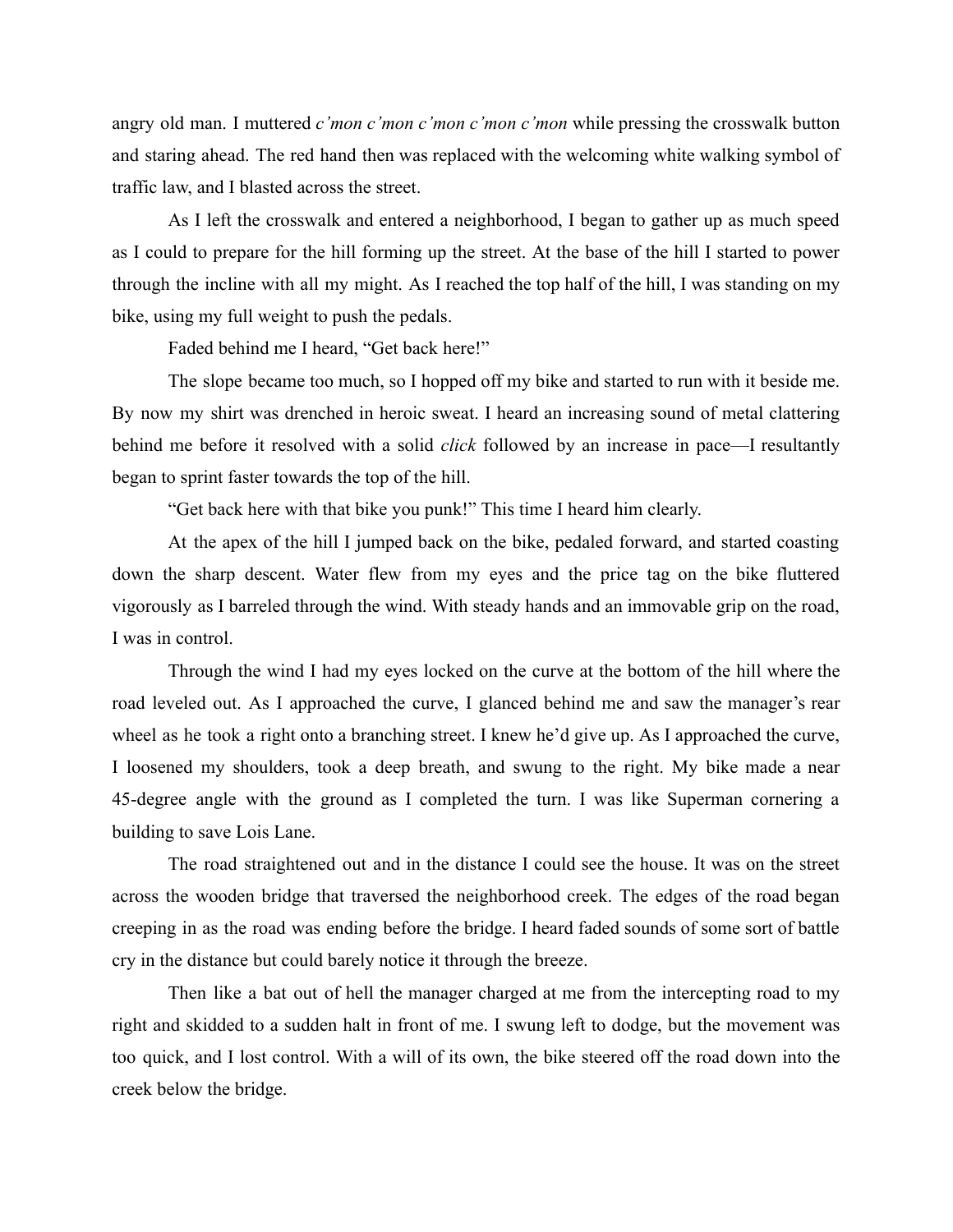After a hard landing, I brushed the dirt off my knees and stood my bike back up. I hopped back on and started to gain some speed again. Through mud, mush, and muck my wheels turned with perseverance. The old man and his bike stuck the landing not too far behind me. As I crossed the small stream, water soaked my lower jeans. I was getting cold, but with the bridge above me to my right, I knew I was on track again.

The manager's bike started splitting the stream not too far behind me; he was catching up. I looked ahead of me and saw my last obstacle: another hill. It was steeper than the one on the street. In addition to that, the ground on the hill was practically all mud. I pedaled as strongly as I could to prepare for the hill. The bike slid off balance a couple times, but I regained myself quickly.

At the hill I pedaled and pedaled while the hill got steeper and steeper. Similar to before, towards the top I started to stand up to put my full weight on the pedals. However, just as I straightened my legs, the bike slipped from under me and tumbled down the hill. As I landed on my feet and palms on the hill, I glanced behind me to see the manager swiftly dodge the falling bike and continue his advance up the hill. My feet and bare hands tore into the mud as I desperately fought to reach the top.

With one last pull, I reached the top and took off in a sprint. Thankfully I could still feel the rose in my back pocket. Hopefully it wasn't covered in mud. I certainly didn't have the time to check. Ahead of me was the house about a hundred feet away. I ran with whatever energy I had left. I was so close. I ran past the mailbox and had the doorbell in my sights. About halfway through the lawn, the manager skidded to a halt to my left and grabbed me by my shirt collar.

"I've got you now you dirty brat!" Sadness swarmed my face as my eyes met his. It was over.

"David?" I heard a sweet voice say. I turned and saw the girl of my dreams. At the half-opened door she stood. The manager looked at her then back at me and slowly loosened his grip.

I looked at her and couldn't help but chuckle at my situation. My knees, arms, and chest smothered in mud: I wasn't exactly presentable. "Hey Yulia. Here, I have something for you." I reached into my back pocket and took out the maroon rose—a little bent at the stem but still perfectly clean. Thank goodness.

"Aww, thank you! Is that your dad?" she said pointing to my pursuer.